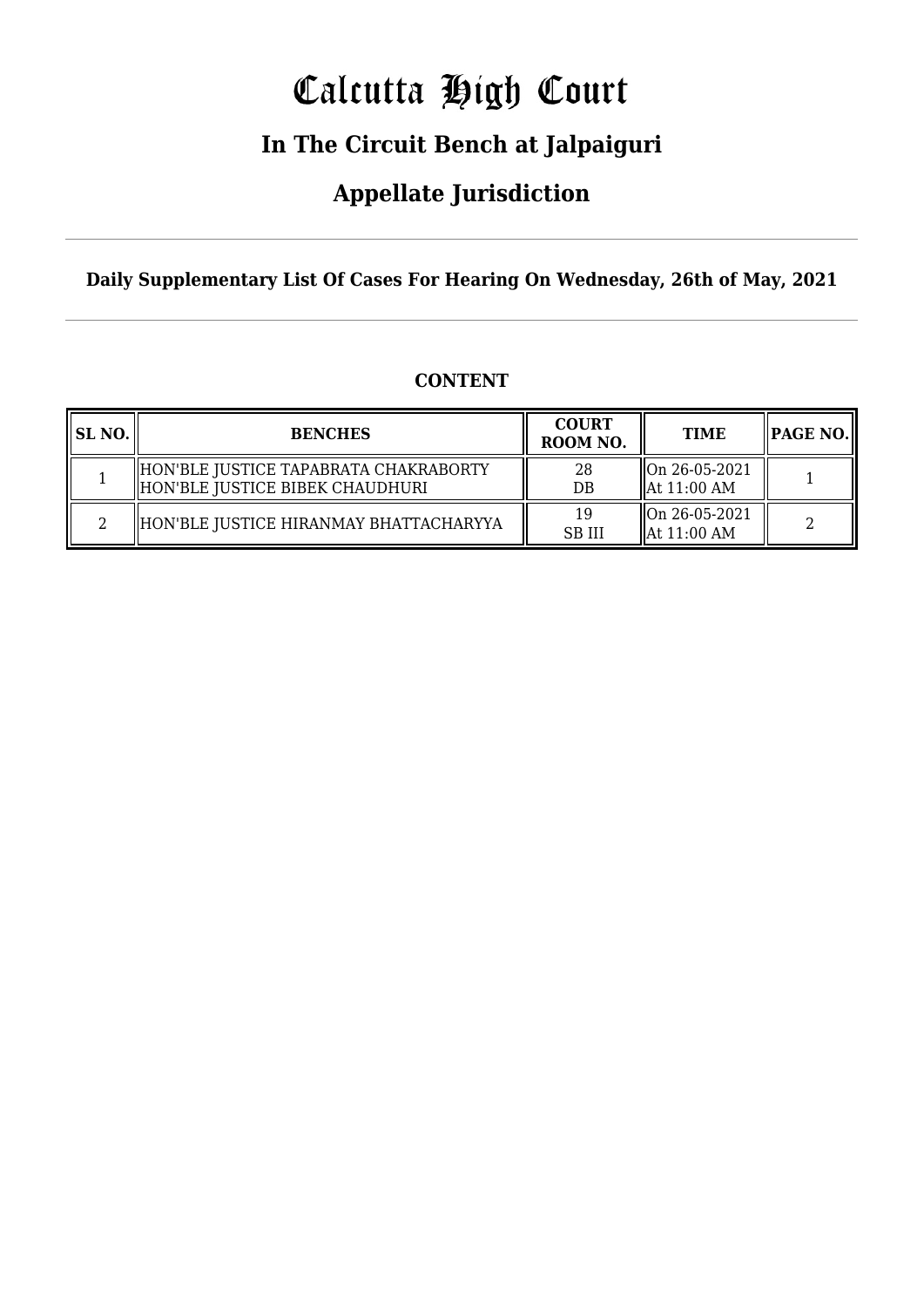

## Calcutta High Court **In The Circuit Bench at Jalpaiguri Appellate Side**

**DAILY CAUSELIST For Wednesday The 26th May 2021**

**COURT NO. 28**

**DIVISION BENCH (DB)**

**AT 11:00 AM**

**HON'BLE JUSTICE TAPABRATA CHAKRABORTY HON'BLE JUSTICE BIBEK CHAUDHURI (VIA VIDEO CONFERENCE)**

**FROM PRINCIPAL BENCH**

#### **APPLICATION FOR ANTICIPATORY BAIL**

| CRM/585/2021 | SUNAYAN DAS<br>VS<br>THE STATE OF WEST<br>BENGAL  | MADHUSHRI DUTTA  |
|--------------|---------------------------------------------------|------------------|
| CRM/599/2021 | SUBHA MAITY AND ORS<br>VS<br>State of West Bengal | DEVI PRIYA MITRA |